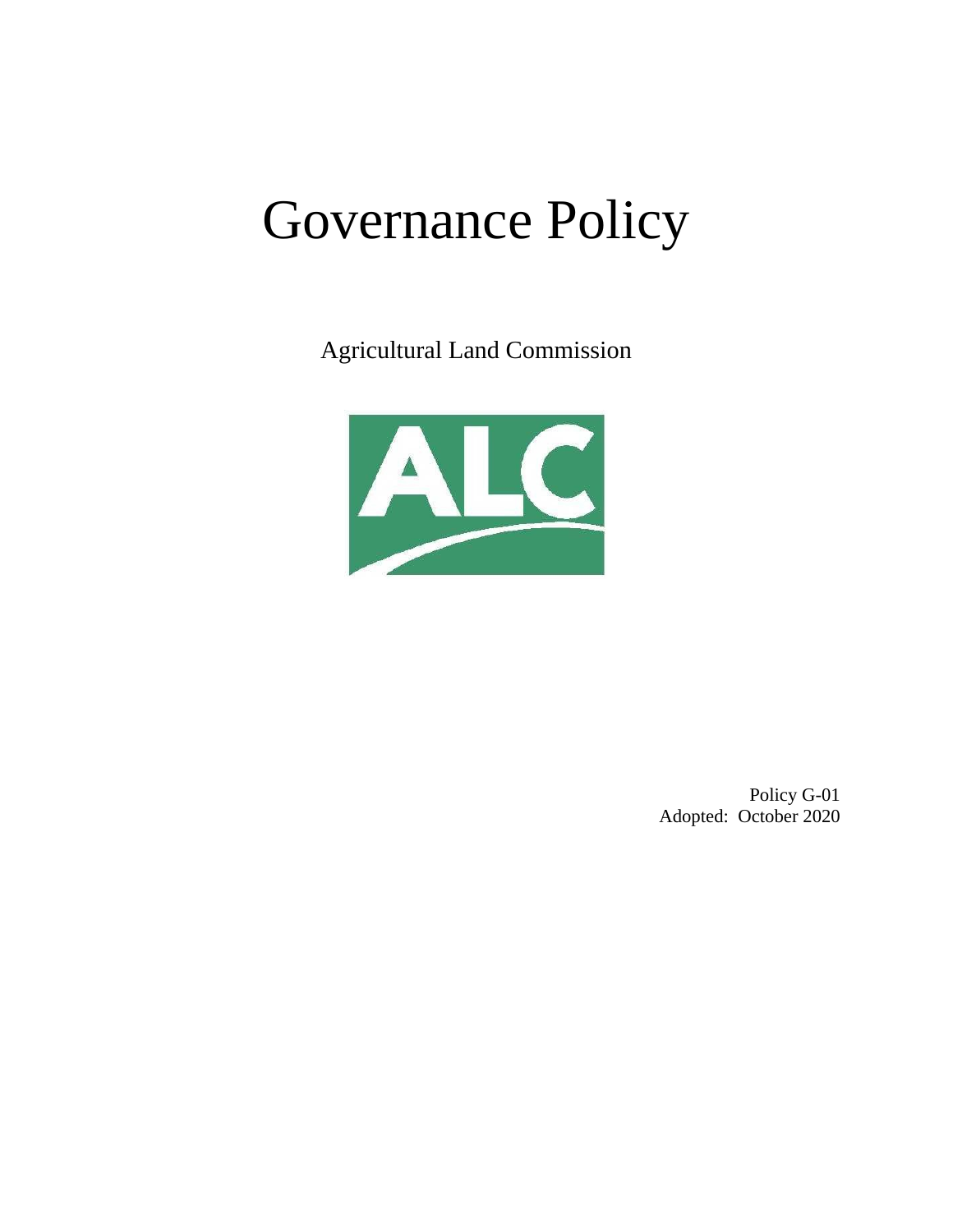## **TABLE OF CONTENTS**

| <u>1.</u>         |                                                                                        |
|-------------------|----------------------------------------------------------------------------------------|
| 2.                |                                                                                        |
| $\underline{3}$ . |                                                                                        |
| <u>4.</u>         |                                                                                        |
| <u>5.</u>         |                                                                                        |
| <u>6.</u>         |                                                                                        |
| $\underline{7}$ . |                                                                                        |
| 8.                |                                                                                        |
| 2.                |                                                                                        |
| <u>10.</u>        |                                                                                        |
| <u>11.</u>        |                                                                                        |
| <u>12.</u>        | <u>Freedom of Information and Protection of Privacy Act manumeral measurements.</u> 10 |
|                   | <b>SCHEDULE "A"</b> Code of Conduct for Members of the Provincial                      |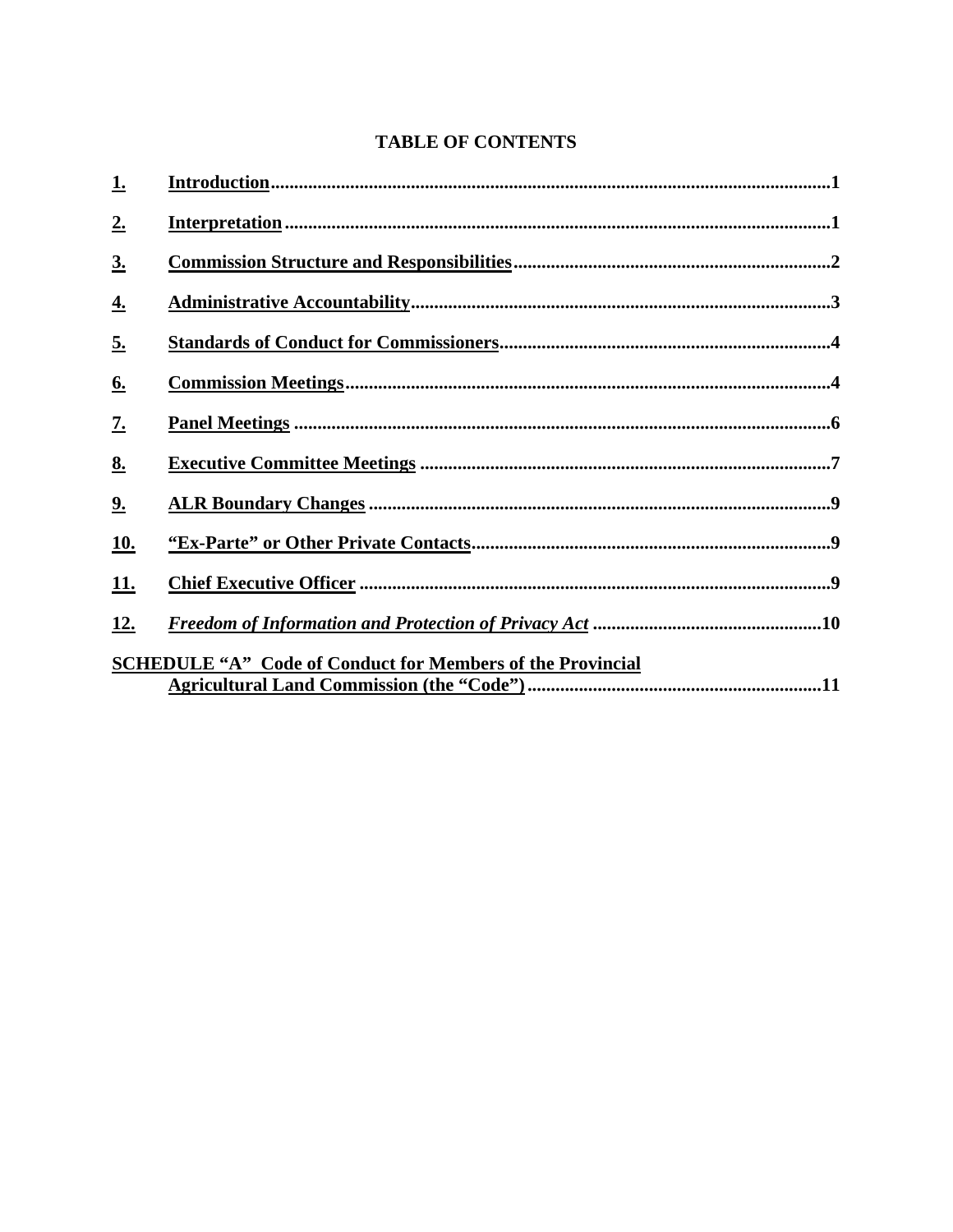## <span id="page-2-0"></span>**1. Introduction**

The Provincial Agricultural Land Commission (the "Commission") is an administrative tribunal established under the *Agricultural Land Commission Act* ("ALCA"). Section 6 (1) of the ALCA outlines the following purposes of the Commission:

- (a) to preserve agricultural land;
- (b) to encourage farming on agricultural land in collaboration with other communities of interest; and
- (c) to encourage local governments, first nations, the government and its agents to enable and accommodate farm use of agricultural land and uses compatible with agriculture in their plans, bylaws and policies.

When fulfilling its purposes under section 6 (1) of the ALCA the Commission must, as set out in section 6 (2) of the ALCA, give priority to protecting and enhancing all of the following in exercising its powers and performing its duties under the ALCA:

- (a) the size, integrity and continuity of the land base of the agricultural land reserve;
- (b) the use of the agricultural land reserve for farm use.

As an administrative tribunal, the Commission is required to exercise its statutory decision-making functions independently. As a publicly funded body, the Commission is required to ensure that its financial operations are publicly accountable and responsible. All Commission members are required by law to "faithfully, honestly and impartially perform their duties": *Administrative Tribunals Act* ("ATA"), s. 30.

This Governance Policy replaces the Commission's Governance Policy, adopted October 27, 2016.

## <span id="page-2-1"></span>**2. Interpretation**

This Governance Policy:

- (a) where applicable, uses the same definitions as are used in the ALCA;
- (b) does not supersede or take precedence over legislation, regulations or any resolution, bylaw or order of the Commission or an order of an official;
- (c) does not fetter the decision-making authority of the Commission or an official, including its authority to develop more detailed policies and procedures arising from any aspect of the Commission's work;
- (d) is public; and
- (e) is adopted by resolution of the Commission and is effective on the date of that resolution.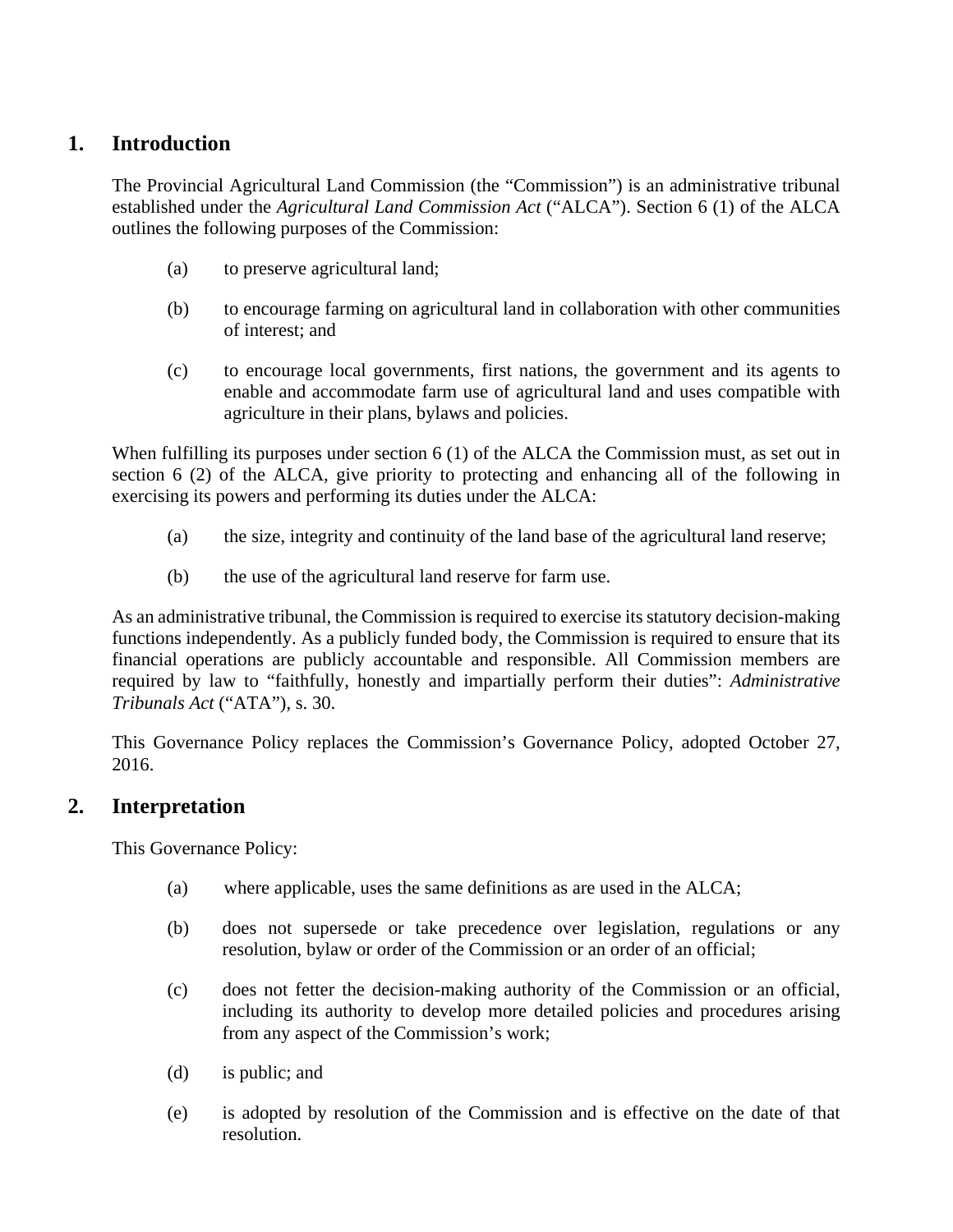## <span id="page-3-0"></span>**3. Commission Structure and Responsibilities**

## *Commission*

- 3.1 The Commission is a corporation consisting of at least 11 individuals appointed under the ALCA (consisting of a Commission Chair, Vice Chairs and members) who are knowledgeable in matters relating to agriculture, land use planning, local government or first nations government: ALCA, s.  $5(1)(b)$ .
- 3.2 Collectively, the Commission Chair, Vice Chairs and members are the board of directors of the Commission. The Commission may pass resolutions and bylaws it considers necessary or advisable for the management and conduct of its affairs, the exercise of its powers and the performance of its duties or functions: ALCA, s. 9.
- 3.3 The Commission exercises adjudicative and other decision-making functions under the ALCA and the regulations thereunder.
- 3.4 The Commission's non-adjudicative functions include reviewing and deciding on policies governing the Commission as recommended by the Executive Committee, a panel, the Commission Chair or Commission staff, delegating certain functions to the Executive Committee, recommending legislative or regulatory initiatives to government through the Commission Chair and deciding whether to enter into a delegation agreement under section 26 of the ALCA.

#### *Commission Chair*

- 3.5 The Commission Chair is appointed by the Lieutenant Governor in Council after a merit-based process: ALCA, s. 5(1)(a). The Commission Chair is responsible for the effective management and operation of the tribunal and the organization and allocation of work among its members: ATA s. 9.
- 3.6 The Commission Chair may establish panels consisting of 2 or more members based on factors that may include administrative regions, expertise of panel members, the type of application under consideration or any other criteria the chair may determine: ALCA s. 11.
- 3.7 The Commission Chair sets and chairs full Commission meetings and meetings of the Executive Committee, establishes panels, assigns application files to panels subject to compliance with section 11.1 (2) participates on reconsideration decisions the Chair was involved in deciding, and is the primary point of contact and liaison with stakeholders, local governments, first nations and provincial governments with respect to the Commission's policy, planning and delegation functions. The Commission Chair is responsible for ensuring appropriate contact with government concerning administration, budget and business plans, training and quality assurance regarding member performance, and for speaking publicly about the work of the Commission.

#### *Member Commissioners*

- 3.8 The Minister in consultation with the Chair appoints the remaining members of the Commission after a merit-based process: ALCA ss. 5(1), 5.1; ATA, s. 3
- 3.9 Commission members must be residents of an administrative region, with at least one but no more than 3 members, other than the Chair, representing each region. If more than one member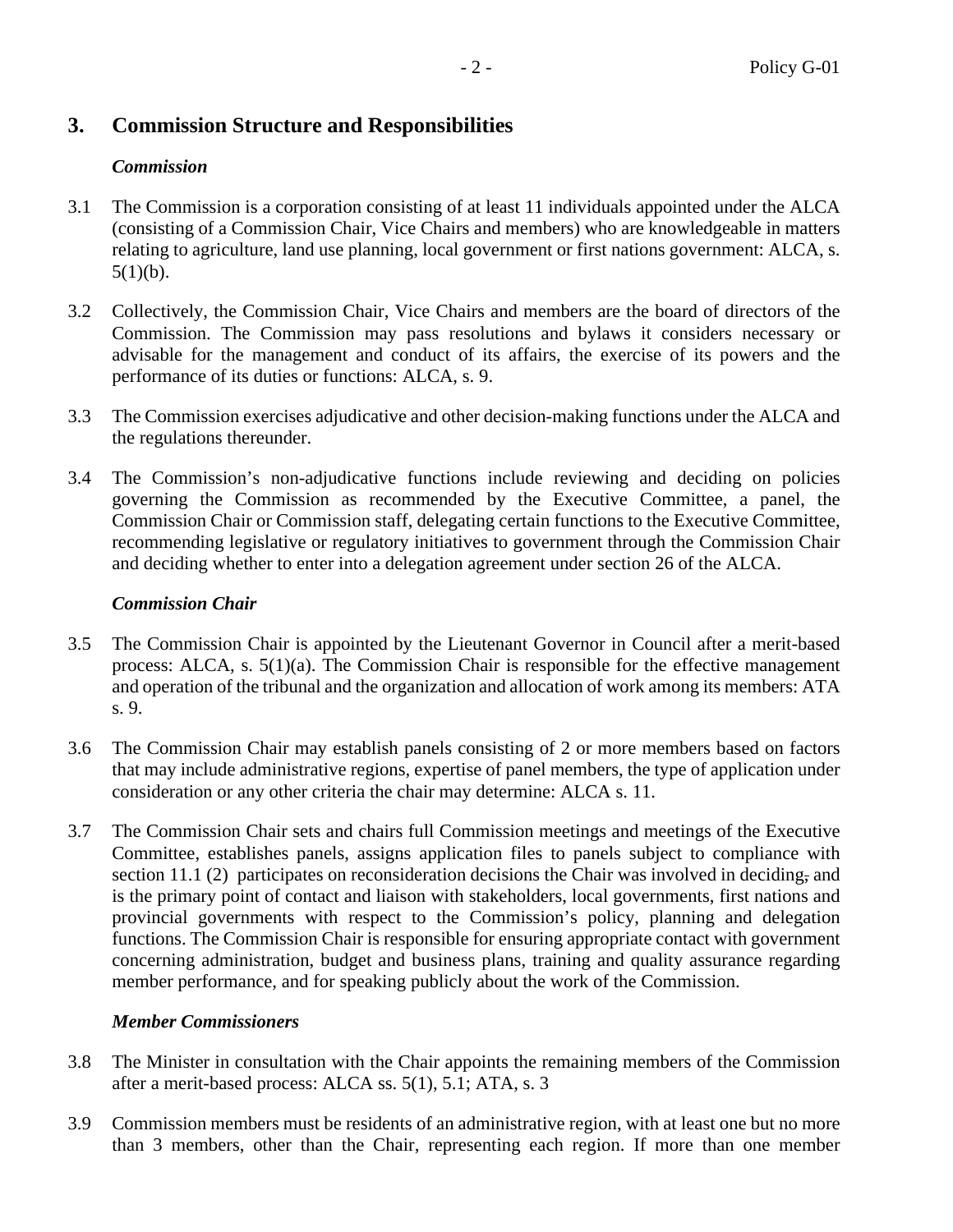represents the same administrative region, each member must be a resident of a different regional district incorporated under the Local Government Act. ALCA s 5(1).

3.9 Commissioners participate on panels as directed by the Chair and full meetings of the Commission.

#### *Vice Chairs*

3.11 A Vice Chair appointed by the Commission Chair also sits as a member of the Executive Committee.

#### *Executive Committee*

- 3.12 The Executive Committee is a standing committee of the Commission, recognized under the ALCA, which consists of the Commission Chair and the Vice Chair(s) appointed by the Chair. The Commission Chair is the chair of the Executive Committee: ALCA, ss. 5, 10.
- 3.13 The Executive Committee is responsible for exercising any powers or duties delegated by the full Commission: ALCA, ss. 10(3).
- 3.14 A decision of the Executive Committee is for all purposes is a decision of the Commission: ALCA,  $s.10(4)$ .

#### *Panels*

- 3.15 The Chair of the Commission may establish panels consisting of two or more members based on criteria established by the Chair: ALCA, s. 11.
- 3.16 The chair may designate a member of the Commission to chair a panel: ALCA, s. 11.
- 3.17 A decision of a panel is for all purposes a decision of the Commission: ALCA, s. 11.1.

## *Chief Executive Officer*

- <span id="page-4-1"></span>3.18 The Chief Executive Officer (sometimes called the "CEO") is a statutory officer appointed at pleasure by the Lieutenant Governor in Council, in consultation with the Chair of the Commission: ALCA, s. 8. The CEO's statutory functions include making certain application-related statutory decisions (notices of intent related to the removal or placement of fill on agricultural land: ALCA, ss. 20.3) and making certain enforcement decisions (stop work orders, remediation orders, administrative penalties: ALCA, ss. 49, 50, 51, 52, 54).
- 3.19 The CEO may exercise other functions and duties as determined by the Commission: ALCA, ss. 8(2), 27. The CEO may retain consultants considered advisable and may set their remuneration: ALCA, s. 8(5).
- 3.20 When the Commission Chair and the CEO positions are occupied by the same person, special attention is given to ensure administrative fairness and accountability of their respective functions.

## <span id="page-4-0"></span>**4. Administrative Accountability**

4.1 The Commission is administratively accountable to government. The Commission must, at the times, and in the form and manner set out by regulation, submit to the Minister a review of its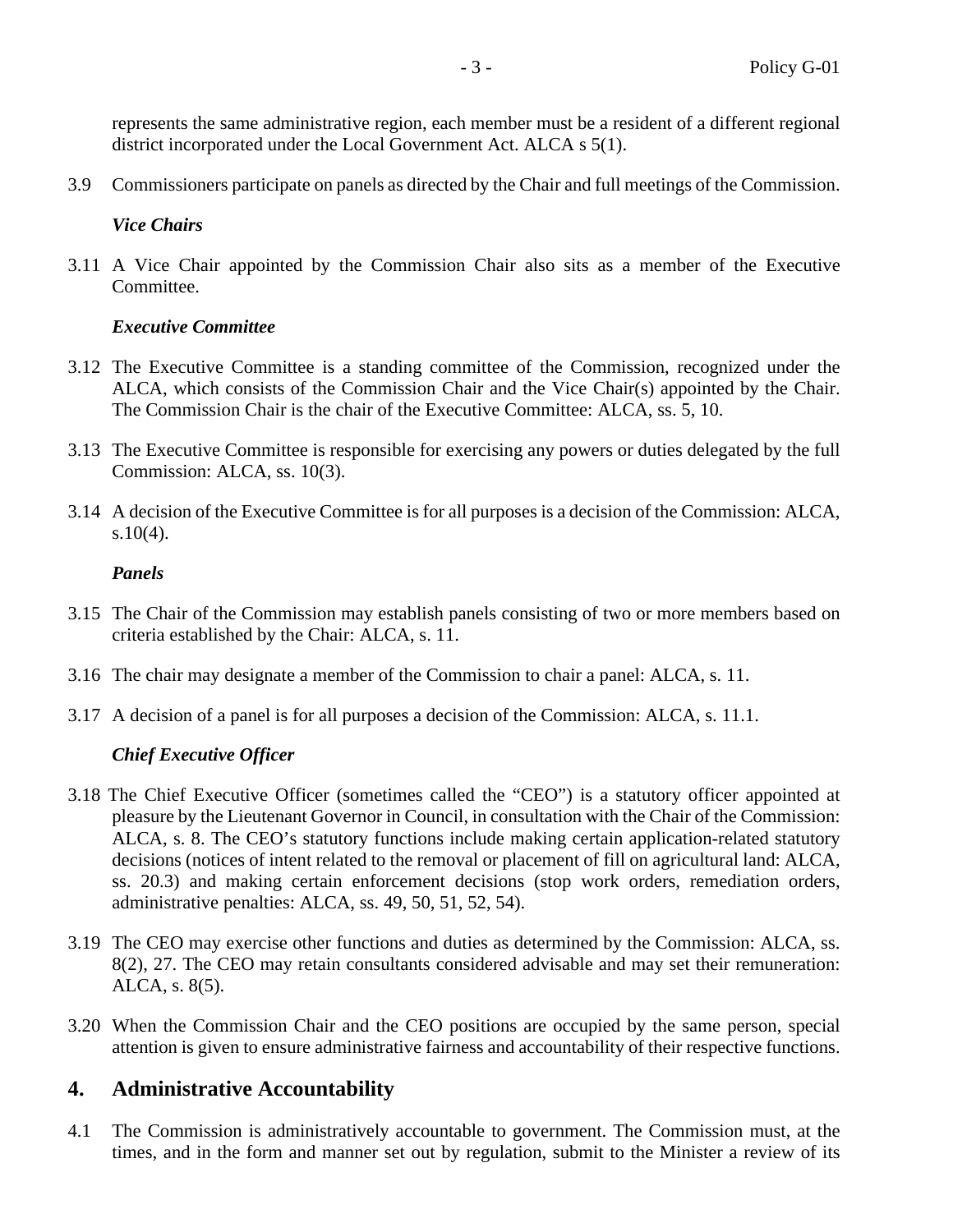operations during the preceding period: ALCA, s.5.1; ATA s. 59.2. The Commission must, nonetheless, remain independent and impartial in reaching its adjudicative decisions.

## <span id="page-5-0"></span>**5. Standards of Conduct for Commissioners**

## *Code of Conduct*

- 5.1 All members of the Commission must "faithfully, honestly and impartially perform their duties, and must not, except in the proper performance of those duties, disclose to any person information obtained as a member": ATA s. 30.
- 5.2 The Commission has established a Code of Conduct for Members of the Provincial Agricultural Land Commission attached as Schedule "A" to this Governance Policy (the "Code of Conduct"). All members of the Commission are bound by and must observe all the provisions of the Code of Conduct.

## *Potential Breaches of Code of Conduct*

- 5.3 The following governance procedures apply to the investigation of any potential violation of the Code of Conduct:
	- (a) if a potential breach is identified, the Chief Executive Officer, in consultation with the Commission Chair and the Vice Chair of the applicable panel, will take actions they deem to be reasonable and necessary to determine the circumstances of the potential violation;
	- (b) if the potential violation involves the Commission Chair, the CEO will consult with the Executive Committee, excluding the Commission Chair. Where the Commission Chair and CEO is the same person, a senior member of management or a person appointed by the Executive Committee shall investigate the circumstances of the potential violation, in consultation with the Executive Committee, which will report to the Minister;
	- (c ) the actions taken to determine the circumstances of the potential violation may include, but are not limited to:
		- (i) an internal investigation into the circumstances of the violation, and/or
		- (ii) consultation with an independent conduct review advisor appointed by the Executive Committee.

## <span id="page-5-1"></span>**6. Commission Meetings**

6.1 The following policies apply to full meetings of the Commission.

## *Agenda and Materials*

6.2 Agendas for Commission meetings are drafted by Commission staff, in consultation with and subject to approval by the Commission Chair.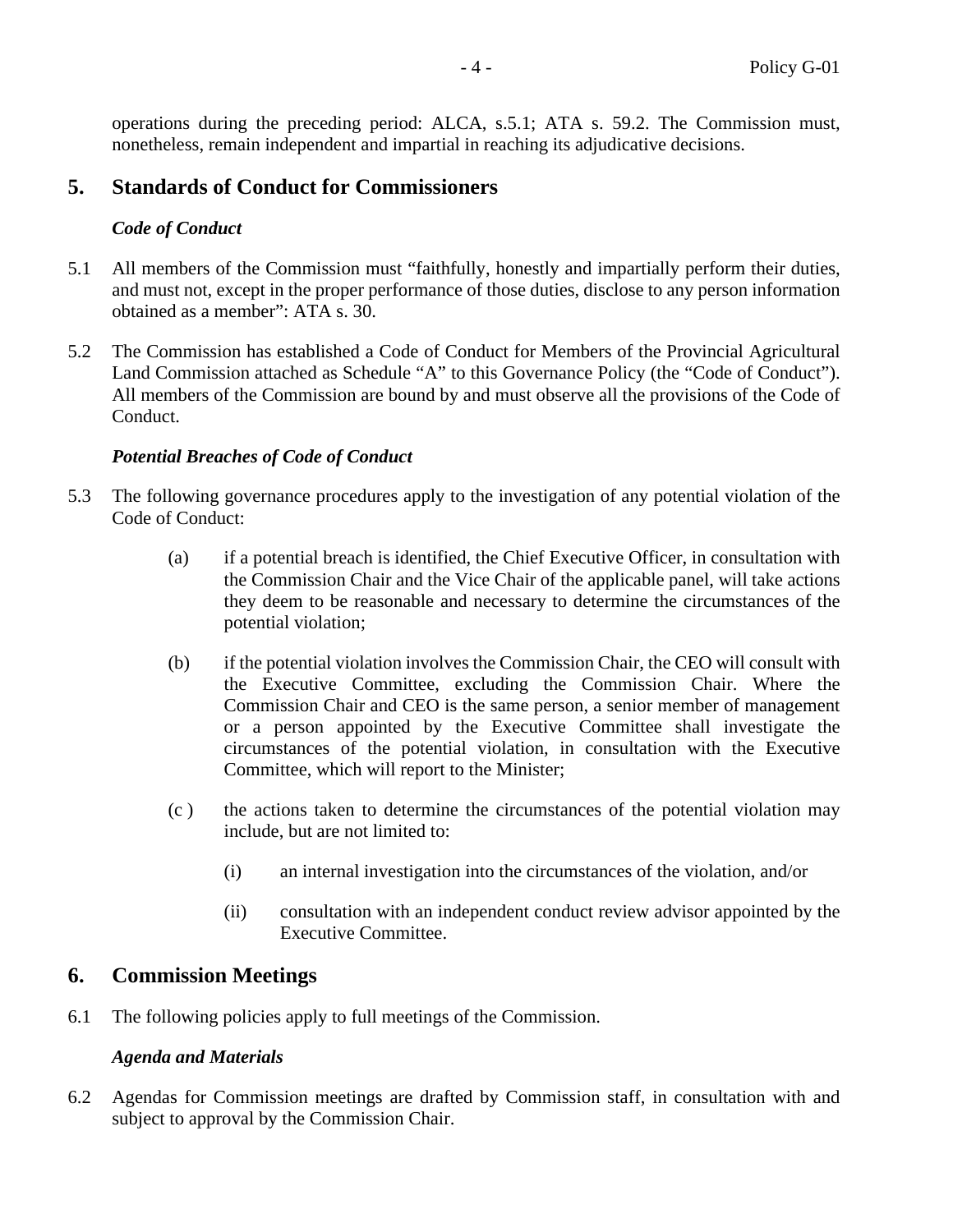- 6.3 The agenda and a complete package of meeting material will be made available,
	- (a) for scheduled meetings, not later than the third business day prior to the date of the meeting; and
	- (b) for other meetings, as soon as practicable.
- 6.4 The package of supporting material will identify items which require a decision. The supporting material for items requiring decision will include staff analysis if appropriate.

#### *Quorum and Majority*

- 6.5 For the purpose of a meeting of the full Commission, a quorum constitutes at least one half the number of members in office, as long as the number of members in office is within the minimum number (11) required by section 5(1) of the ALCA.
- 6.6 Where a meeting quorum is present, a decision supported by a majority of the members present constitutes a decision of the Commission: *Interpretation Act*, s. 18. Where a Commissioner has removed himself or herself due to a conflict, that Commissioner "counts" for the purposes of establishing a meeting quorum, but not for the purposes of determining a majority vote on the particular decision from which he or she has recused himself or herself.
- 6.7 A member of the Commission who was not present at a meeting to determine an application or other matter may vote on the application or matter, only if a summary of the meeting is given to the member before the vote: ALCA s.14.
- 6.8 It is the Commission's general practice to reach decisions by a high degree of consensus when possible. In respect of the following matters, it is particularly desirable that a high degree of consensus exists among members:
	- (a) recommendations to the government respecting amendments to the legislation; and
	- (b) amendments to this Governance Policy or other policy instruments of the Commission.

The foregoing statement of intent does not change the rule that decisions are made by a majority vote.

6.9 For the above items in respect of which a decision is sought, a show of hands vote or other suitable polling procedure shall be taken following a motion duly made and seconded. If the result of a vote taken with a suitable quorum is a tie, the motion fails. Items may be tabled by a vote following a motion duly made and seconded. Motions to table an item are not subject to debate.

#### *Telephone, Video Conference, Electronic Voting*

6.10 Commission meetings (or the participation of a Commissioner at such a meeting) may be held by secure telephone, videoconference or other communications facilities that permit all participants in the meeting to hear each other. A Commissioner who participates in the meeting by one of those means shall be counted as present at the meeting. Commissioners who have received and reviewed the material relevant to a decision may vote through secure electronic means.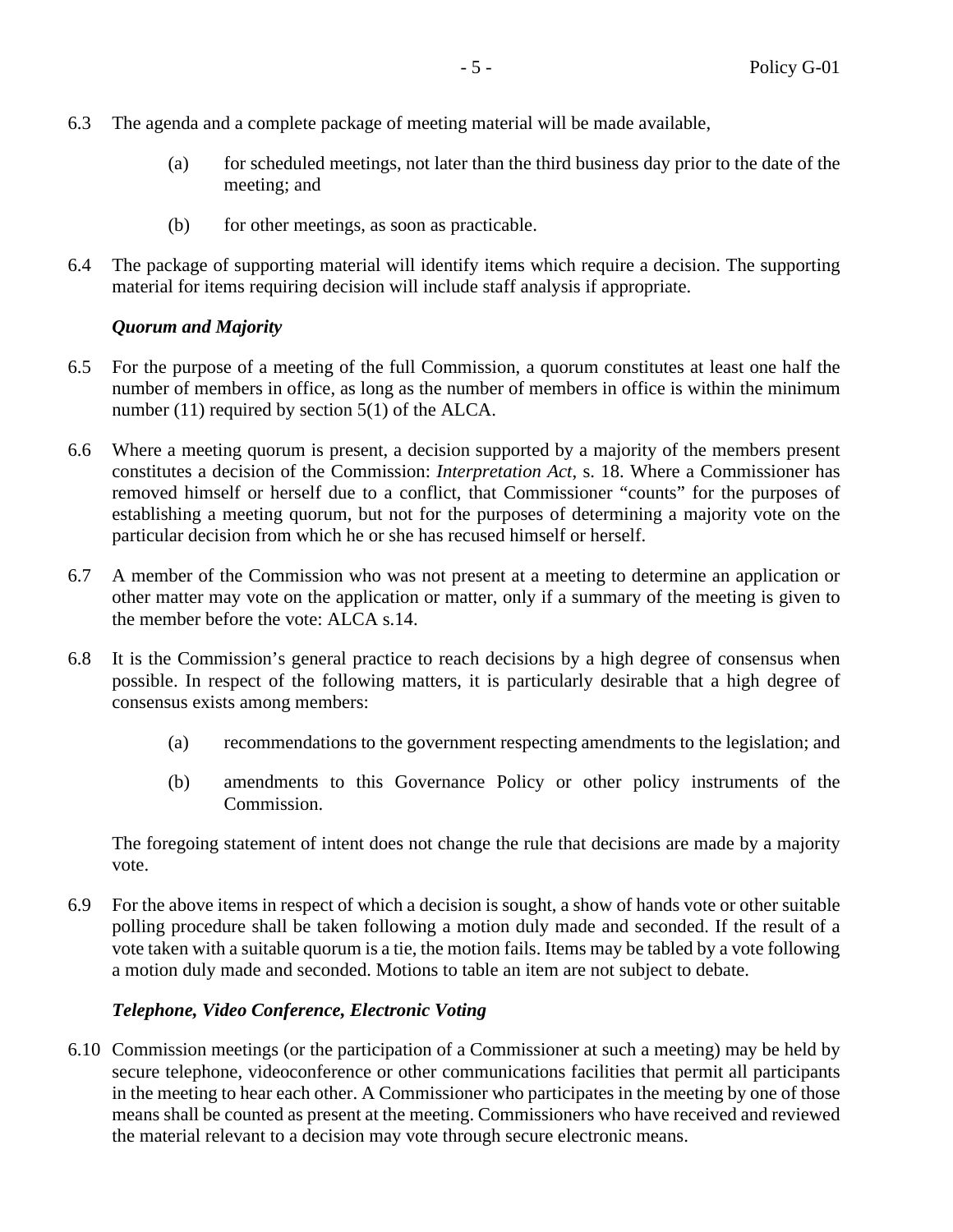## *Minutes*

6.11 Minutes shall be kept of all decisions of the Commission. Minutes shall state the Commission's decision and indicate which members were opposed and be signed by the Commission Chair.

## *Rules of Order*

<span id="page-7-2"></span>6.12 If a question of order or procedure arises at a Commission meeting, a panel meeting or an Executive Committee meeting that is not addressed by this Governance Policy, Robert's Rules of Order will govern.

# <span id="page-7-0"></span>**7. Panel Meetings**

7.1 The following policies apply to meetings of panels responsible for making certain application decisions referred by the Commission Chair, reconsideration decisions under section 33 (1), and any other decisions referred to a panel by the Commission Chair: ALCA, ss. 11.1, 33.

## *Agenda, Materials and Referrals*

- 7.2 Agendas for panels will normally consist of the referral by the Commission Chair of various application files for decision.
- 7.3 The Commission Chair, in consultation with the Chief Executive Officer, may from time to time issue one or more Internal Directives relating to referrals to panels and the Executive Committee.

## *Panel Chair, Majority and Quorum*

- 7.4 The Chair of a panel shall be appointed by the chair of the Commission: ALCA, s. 11(3).
- <span id="page-7-1"></span>7.5 If the Chair of panel is absent, or recuses himself or herself, the Commission Chair may designate another member of the panel as acting chair of the panel.
- 7.6 Where a panel consists of two or more appointed members:
	- (a) the quorum to make a decision is two: *Interpretation Act*, s. 18;
	- (b) where three or more members are present, the decision of the majority governs the decision: *Interpretation Act*, s. 18;
	- (c) if there is a "tie", the vote of the chair of the panel will govern: ATA s. 26 (6). If the chair is absent or recuses himself or herself, the vote of the acting chair will govern.

## *Conduct of Panel Meetings*

7.7 The chair of a panel is responsible for chairing the meeting and deliberations of the panel. The chair of the panel is responsible for liaising with Commission staff before and after the meeting and deliberations, ensuring that all panel members have received and reviewed application materials, facilitating an impartial, open and frank discussion by panel members, and recording the results of a free vote concerning the panel's decision on the application.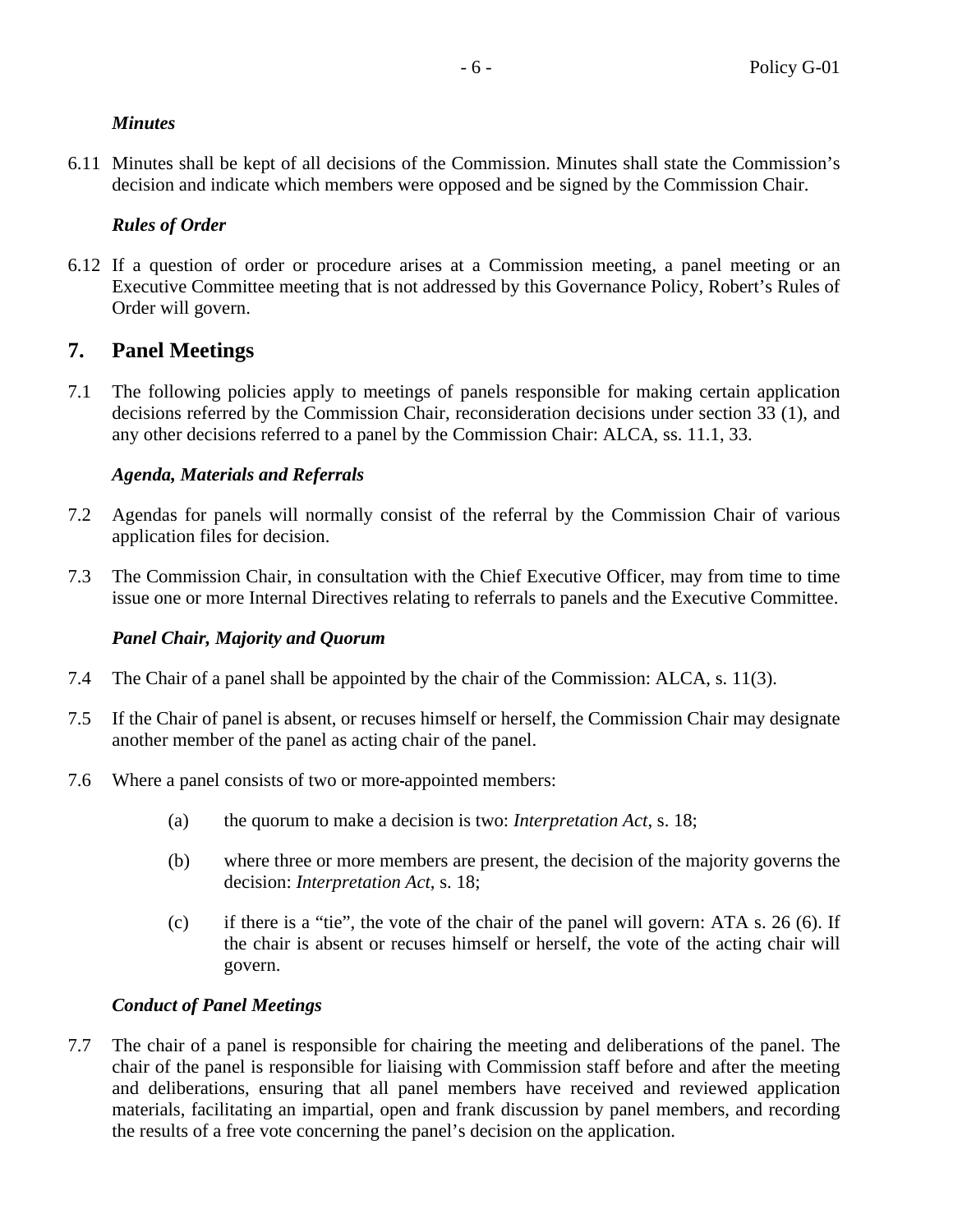- 7.8 If the chair of the panel is absent or recuses himself or herself, the person designated by the Commission Chair as acting chair under section [7.5,](#page-7-1) is responsible for complying with the Code of Conduct (Schedule "A") and ensuring compliance by other panel members and reporting to the Commission Chair if a panel member appears to have breached the Code of Conduct.
- 7.9 Where a panel requires legal advice, such advice shall be sought through the CEO.
- 7.10 The panel Chair is responsible for approving and signing the written reasons of the panel where the decision is unanimous. Where the decision is not unanimous, each panel member shall be responsible for ensuring that his or her reasons, whether in majority or dissent, are accurately set out and signed by that person. Signing may be by way of electronic or facsimile signature.

#### *Location of Panel Meetings and Telephone, Video Conference and Electronic Voting*

- 7.11 Subject to a requirement by the Commission Chair that a panel meet in Burnaby, panel meetings may be held in person, by secure telephone or videoconference at a geographic location in the province identified in advance with Commission staff or other communication facilities that permit all participants in the meeting to hear each other.
- 7.12 A member who participates in the meeting by one of these means shall be counted as present at the meeting. Panel members who have received and reviewed the material relevant to a decision may vote through secure electronic means.

#### *Exclusion Applications*

7.13 Given the volume of applications, the geography of the province and the location of panel members, a panel considering an exclusion application, may from time to time designate one or two of its members to conduct a meeting referred to in Part 3, Division 4 of the Agricultural Land Reserve General Regulation. Where less than the full panel conducts the meeting, a panel member who participated at the meeting will provide a summary of the meeting to the remaining panel members prior to a decision being made on the application: ALCA s. 14.

#### *Site Visits*

<span id="page-8-0"></span>7.14 Site Visits will be conducted in accordance with the Commission's Site Visit Policy.

## **8. Executive Committee Meetings**

- 8.1 The following policies apply to meetings of the Executive Committee, which is responsible for:
	- (a) making reconsideration decisions directed by the Commission Chair: ALCA, s. 33.1;
	- (b) exercising any functions the full Commission delegates to the Executive Committee (ALCA, s. 10(3)), including providing advice and recommendations to the Commission on matters relating to strategic planning and priorities, legislative or policy changes, or other matters related to the operation of the Commission other than day to day management.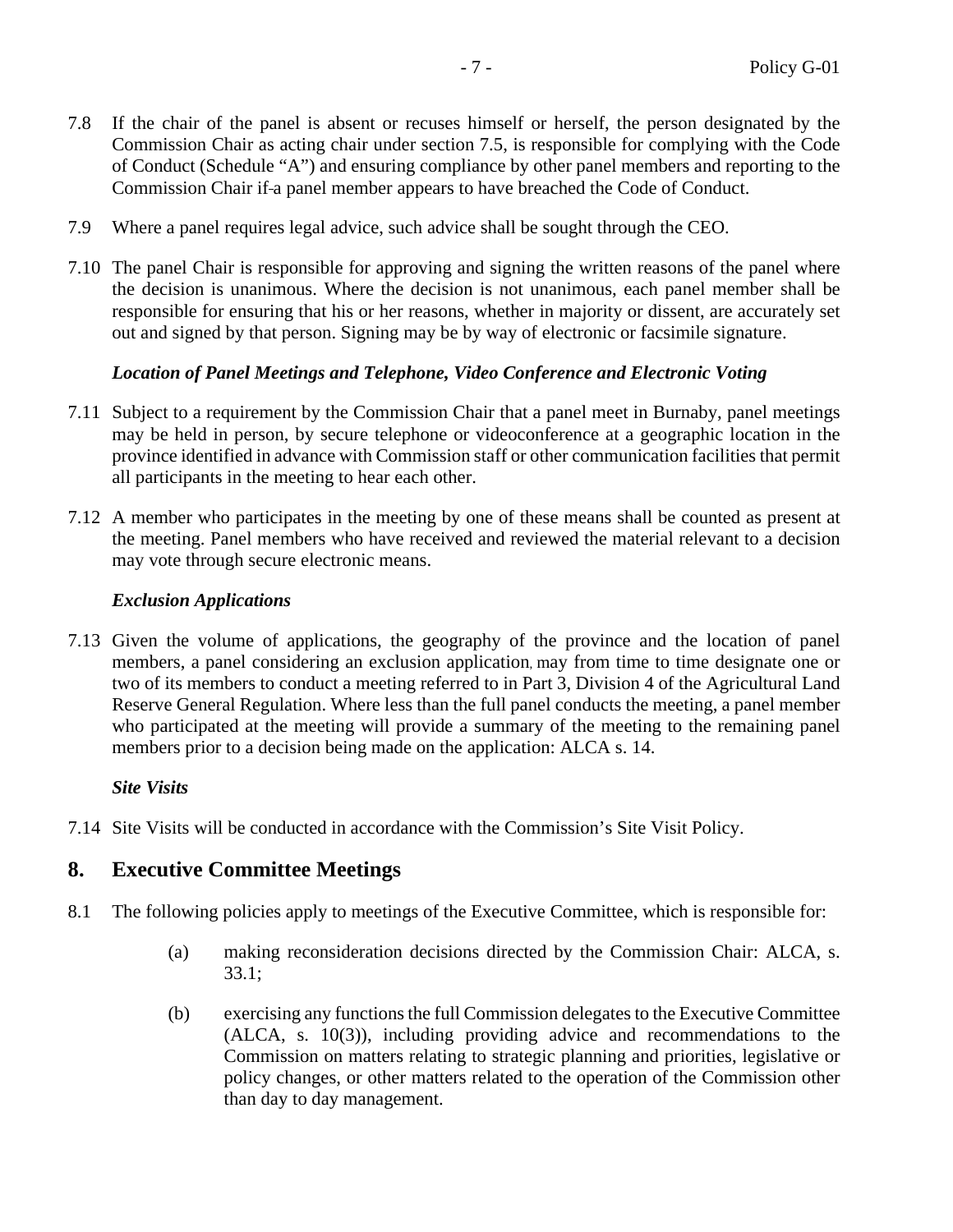## *Agenda and Materials*

8.2 Agendas for Executive Committee meetings are drafted by Commission staff, in consultation with and subject to approval by the Commission Chair.

## *Chair, Majority and Quorum*

- 8.3 The Commission Chair is chair of the Executive Committee: ALCA, s. 10(2).
- 8.4 Quorum for an Executive Committee meeting is three, including the Chair of the Commission. Where a meeting quorum is present, a decision supported by a majority of the members present constitutes a decision of the Executive Committee: *Interpretation Act*, s. 18. Where a Commissioner has recused himself or herself due to a conflict, that Commissioner "counts" for the purposes of establishing a meeting quorum, but not for the purposes of determining a majority vote on the particular decision from which the Commissioner has recused himself or herself.

## *Telephone, Video Conference, Electronic Voting*

8.5 Executive Committee meetings (or the participation of an Executive Committee member at such a meeting) may be held by secure telephone, videoconference or other communications facilities that permit all participants in the meeting to hear each other. An Executive Committee member who participates in the meeting by one of those means shall be counted as present at the meeting. Executive Committee members who have received and reviewed the material relevant to a decision may vote through secure electronic means.

## *Conduct of Meetings – Application Decisions*

8.6 Where the Executive Committee meeting involves an application decision referred by the full Commission, a reconsideration decision directed by the Commission Chair, or another adjudicative matter, the Executive Committee must, as adapted to the context, conduct itself in accordance with the policies governing panel meetings (Part [7](#page-7-0) above), and all references to the panel Chair refer to the Commission Chair. Section [6.12](#page-7-2) (above) will apply to Executive Committee meetings.

## *Conduct of Meetings – Other Functions*

8.7 Where the Executive Committee is considering a non-adjudicative matter, it shall conduct itself in accordance with the process governing Commission meetings, set out Part [6](#page-5-1) of this Governance Policy, as adapted to the context.

## *Executive Committee In-Camera Meetings*

- 8.8 The Executive Committee may from time to time at the request of the Commission Chair meet incamera to discuss and consider (a) internal Commission operational and administrative matters and (b) matters of general policy. The participants at the in-camera meetings must not discuss or consider at such a meeting any particular application, decision, reconsideration, referral, appeal or other adjudicative matter that is or may be before the Commission, the Executive Committee or any panel or a decision of the Chief Executive Officer under sections 27 of the ALCA.
- 8.9 The Chair may invite one or more members of the Commission, the Chief Executive Officer and/or one or more officers or employees of the Commission to attend an in-camera meeting.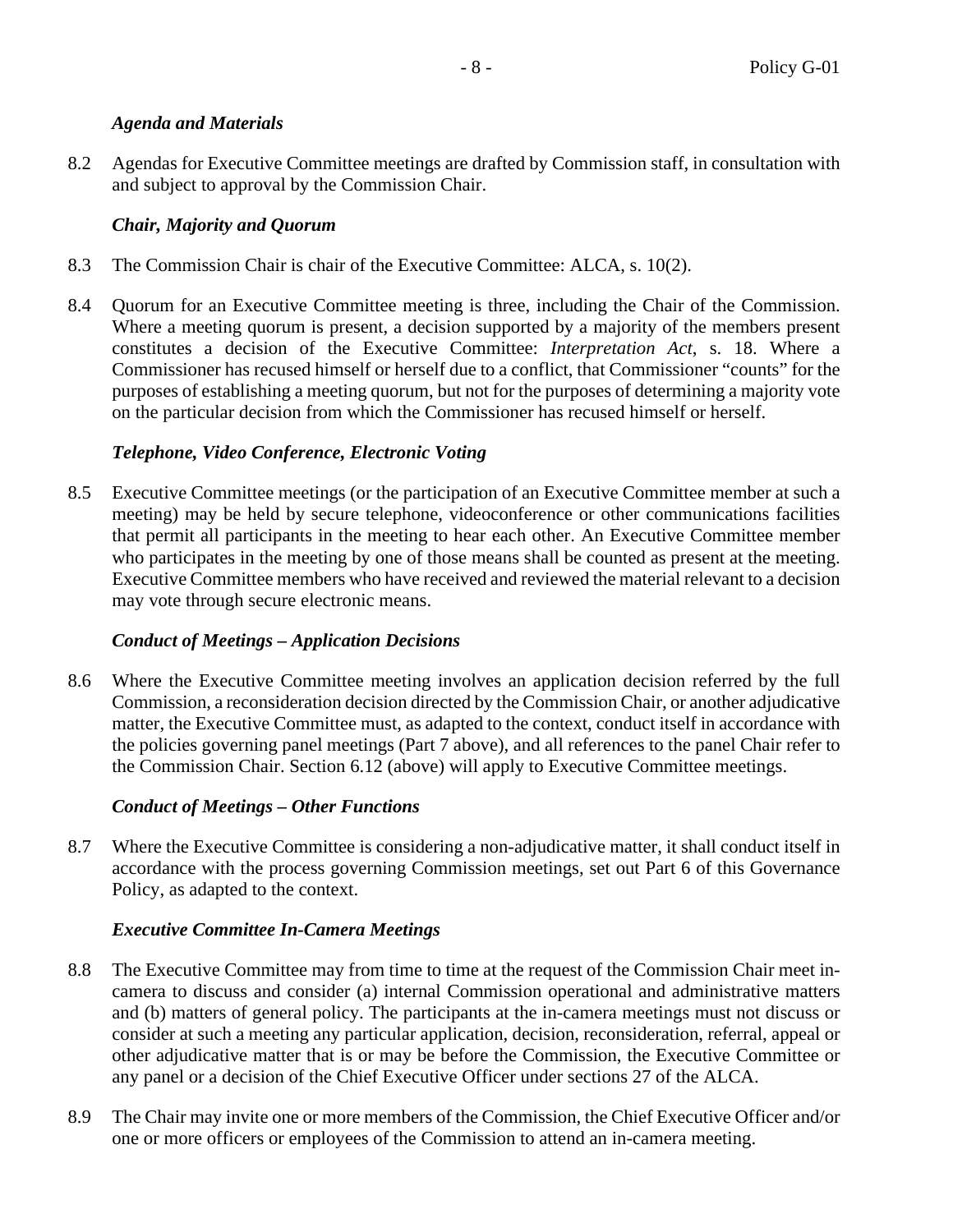8.10 Except in exceptional circumstances as determined by the Commission Chair, minutes shall not be kept for in-camera meetings and no votes will be taken on matters discussed and considered at in-camera meetings.

## <span id="page-10-0"></span>**9. ALR Boundary Changes**

- 9.1 Under sections 30 and 29 of the ALCA, the Commission may on (i) its own initiative or (ii) on application of a local government or first nation government add lands to or exclude lands from an agricultural land reserve ("ALR"). Under section 32 of the ALCA, the Commission must amend the land reserve plan if land is excluded. The Commission may undertake periodic reviews of the ALR for the purposes of fine-tuning, referred to as boundary reviews.
- 9.2 The ALCA differentiates between inclusions or exclusions on the Commission's own initiative and "applications". "Applications" refer to requests for inclusions and exclusions by local governments and first nations governments and public bodies also to other inclusion, non-farm use, subdivision or other applications under the ALCA made by or on behalf of land owners.
- 9.3 All boundary reviews undertaken by the Commission on its own initiative should be decided by the Commission as a whole, subject to a process which will include input and recommendations from Commission staff, a panel established by the Chair to consider the matter (if applicable), and the affected local government in which the land subject to the boundary review is located. The public hearing required under sections 17(2) and 29(2) will be conducted in accordance with the requirements of the ALCA and the Regulation.

## <span id="page-10-1"></span>**10. "Ex-Parte" or Other Private Contacts**

- 10.1 Members of the Commission whether they sit as members of the Commission as a whole, as members of the Executive Committee or as members of a panel, must not initiate any private communication with, and shall not respond to any private communication or attempt at private communication by, any outside individual or organization, with regard to an adjudicative decisionmaking matter that is or may come before the Commission as a whole, the Executive Committee or a panel. A member shall immediately report any such contact or attempted contact to the CEO and/or the Commission Chair.
- 10.2 If an outside person asks a member of the Commission a question about the application process or any other adjudicative decision-making process, the member must refer the person to the CEO and/or the Commission Chair for response unless the question arises at a site visit or staffscheduled meeting and can be easily addressed by the member.

## <span id="page-10-2"></span>**11. Chief Executive Officer**

## *Accountability*

11.1 The CEO exercises the powers assigned under the ALCA and other duties as assigned by the Commission.

## *Responsibilities*

11.2 In addition to the statutory functions summarized in Section [3.14](#page-4-1) above, the Commission, pursuant to section 8(2) of the ALCA, hereby assigns the following other duties to the CEO: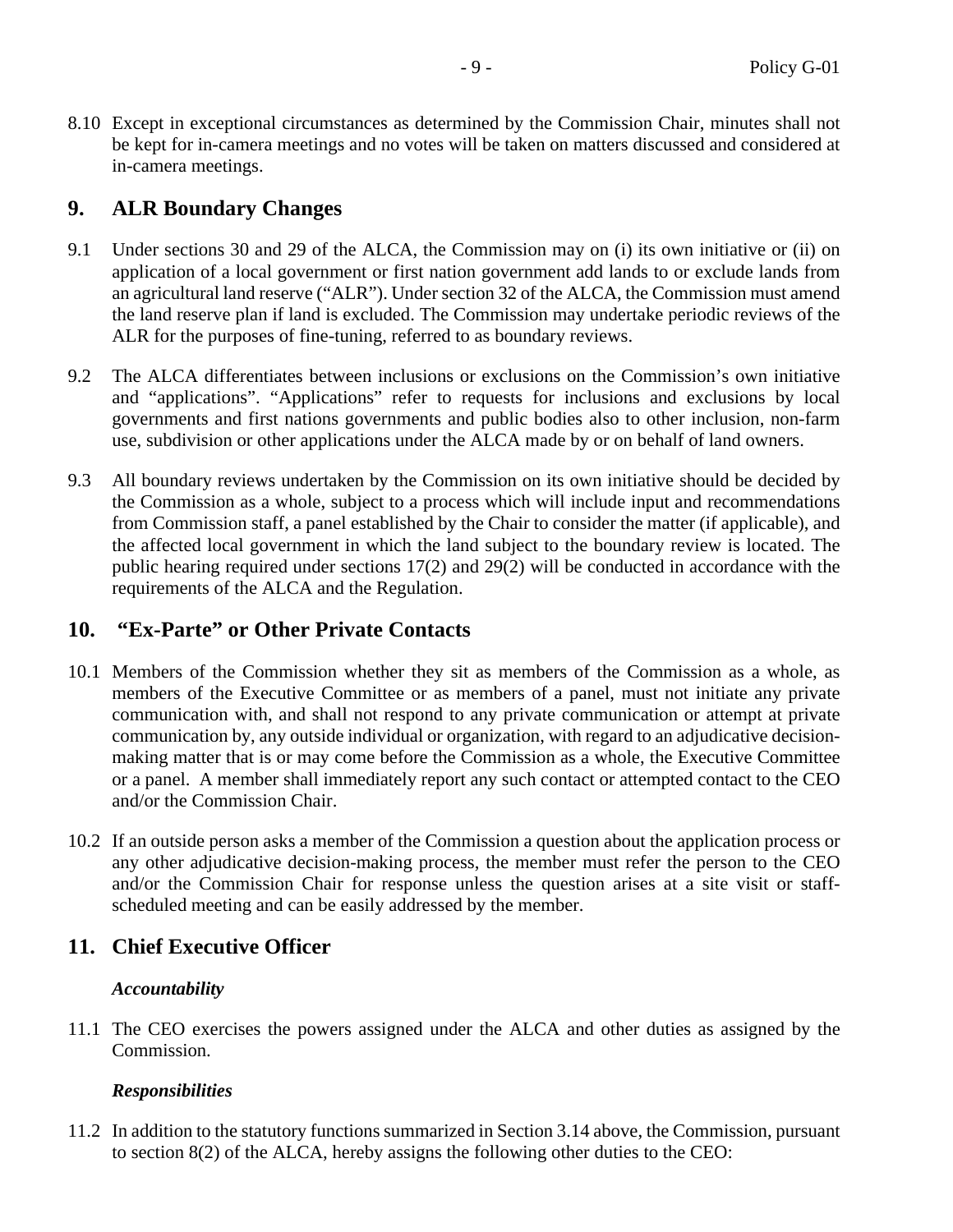- (a) directs the formulation, implementation, interpretation and evaluation of strategic land use plans, business plans, goals, objectives and policies to meet and enhance the Commission's mandate;
- (b) in consultation with the Commission, develops or restructures programs, services and policies which meet and strengthen the Commission's mandate;
- (c) develops and recommends to the Commission Chair and Executive Committee the overall structure and staffing of the Commission as required;
- (d) oversees the daily operations, functioning and resourcing for the Commission, in accordance with *Public Service Act* employee compensation guidelines and any employment contracts or collective agreements in force, so that the Commission's purposes, policies and priorities are achieved;
- (e) supervises senior management staff, including recruitment, delegation of work, developing and evaluating performance plans and approval of leave, and responds to grievances and initiation of discipline processes;
- (f) develops, manages and authorizes spending for the Commission's budget;
- (g) provides administrative support, strategic advice, counsel to and obtains legal interpretation for the Commission Chair and board of directors on procedures, policies, points of fact and emerging issues and develops or recommends alternate courses of action;
- (h) to ensure the directions of the Commission Chair, Executive Committee and the Commission are recorded;
- (i) to report to the Commission Chair, the Executive Committee and the Commission as required, including keeping them current on major developments and ensuring the Commission has sufficient information to permit it to address potential issues and to make decisions;
- (j) to advise the Commission Chair concerning the interactions among the Executive Committee, panels, governments and other stakeholders;
- (k) to liaise with other organizations and ministries which may have interactions with the Commission; and
- (l) to assign any of these duties to senior staff.

## <span id="page-11-0"></span>**12. Freedom of Information and Protection of Privacy Act**

12.1 The Commission Chair as the head of a public body (the Commission) under the *Freedom of Information and Protection of Privacy Act* ("FOIPPA") may from time to time pursuant to Section 66 of FOIPPA delegate some or all of his or her powers under FOIPPA to the Chief Executive Officer and/or any employee of the Commission. The Commission Chair may from time to time rescind or vary any such delegation in whole or in part.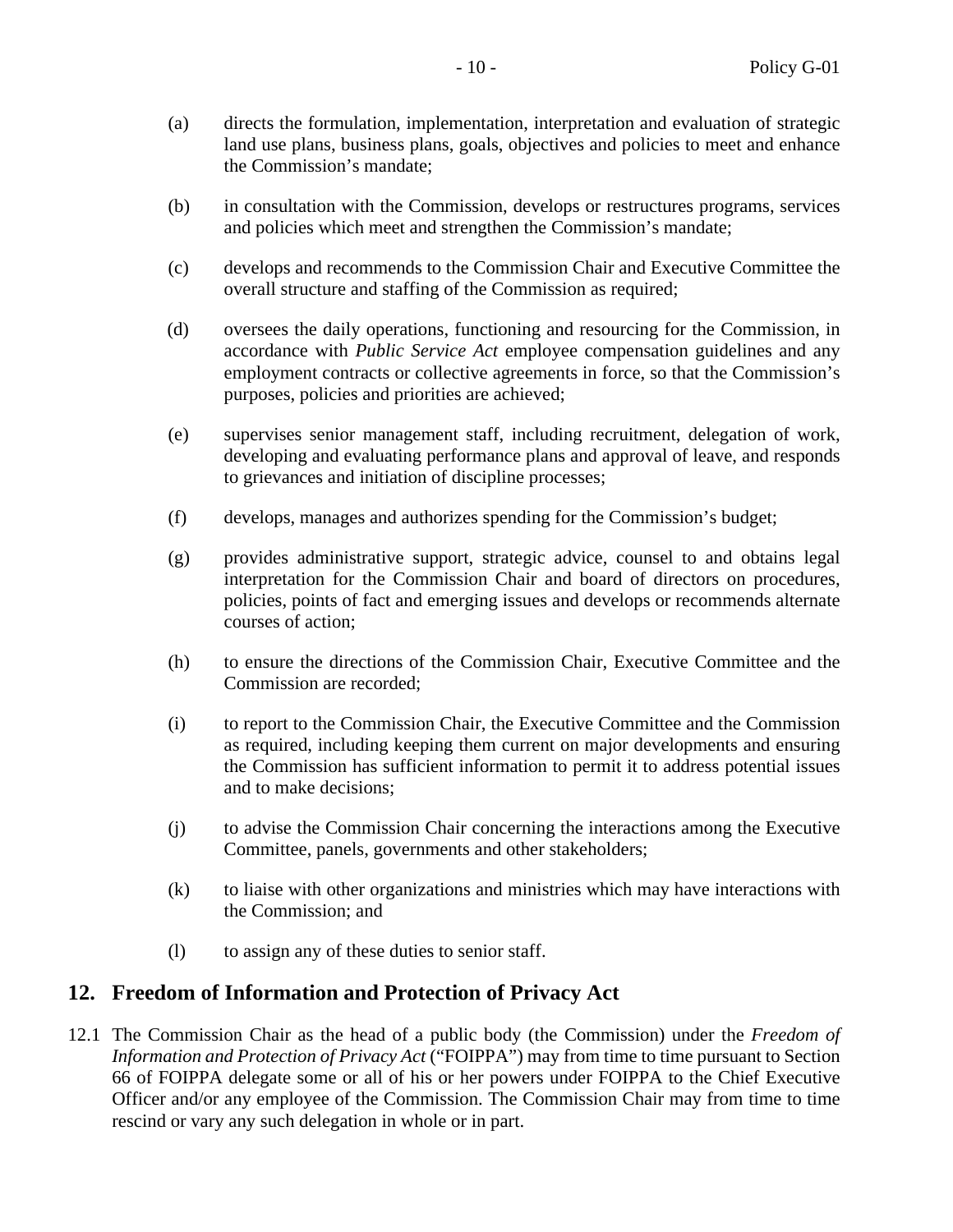#### **SCHEDULE "A"**

#### <span id="page-12-0"></span>**Code of Conduct for Members of the Provincial Agricultural Land Commission (the "Code")**

#### **A. Introduction**

#### *Purpose*

- 1. This Code establishes the standards of conduct that govern the professional and ethical responsibilities of members of the Provincial Agricultural Land Commission (the "Commission") in the exercise of the statutory functions under the *Agricultural Land Commission Act* (the "ALCA").
- 2. The standards of conduct set out in this Code are based on and recognize two fundamental principles: (i) that public confidence and trust in the integrity, objectivity and impartiality of the Commission must be conserved and enhanced; and (ii) that independence in decisionmaking is essential.
- 3. This Code is based on the Commission's dedication to the following values high ethical standards, honesty, good faith, fairness, accountability, dignity, respect, openness, discretion and cultural sensitivity.
- 4. These standards address members' responsibilities to the Commission itself, including colleagues and staff, to the parties who appear before them, and to the public.
- 5. This Code is intended to supplement, and should be read in conjunction with, any applicable conduct requirements that are established from time to time by statute, common law, or otherwise to govern Order in Council (OIC) appointees and administrative tribunal members generally or members of the Commission in particular.

#### *Application*

- 6. This Code applies to all full-time and part-time members of the Commission.
- 7. In this Code, "member" includes the Commission Chair and any Vice Chair, except where the context otherwise requires.
- 8. Any reference to the Commission Chair in this Code means the Executive Committee (without the Commission Chair) where the matter involves the conduct of the Commission Chair.
- 9. This Code may be revised and expanded as necessary, and any such revisions apply immediately to all Commission members unless otherwise specified.
- 10. If a member has a question concerning the interpretation or application of this Code, the member must seek clarification from the Commission Chair.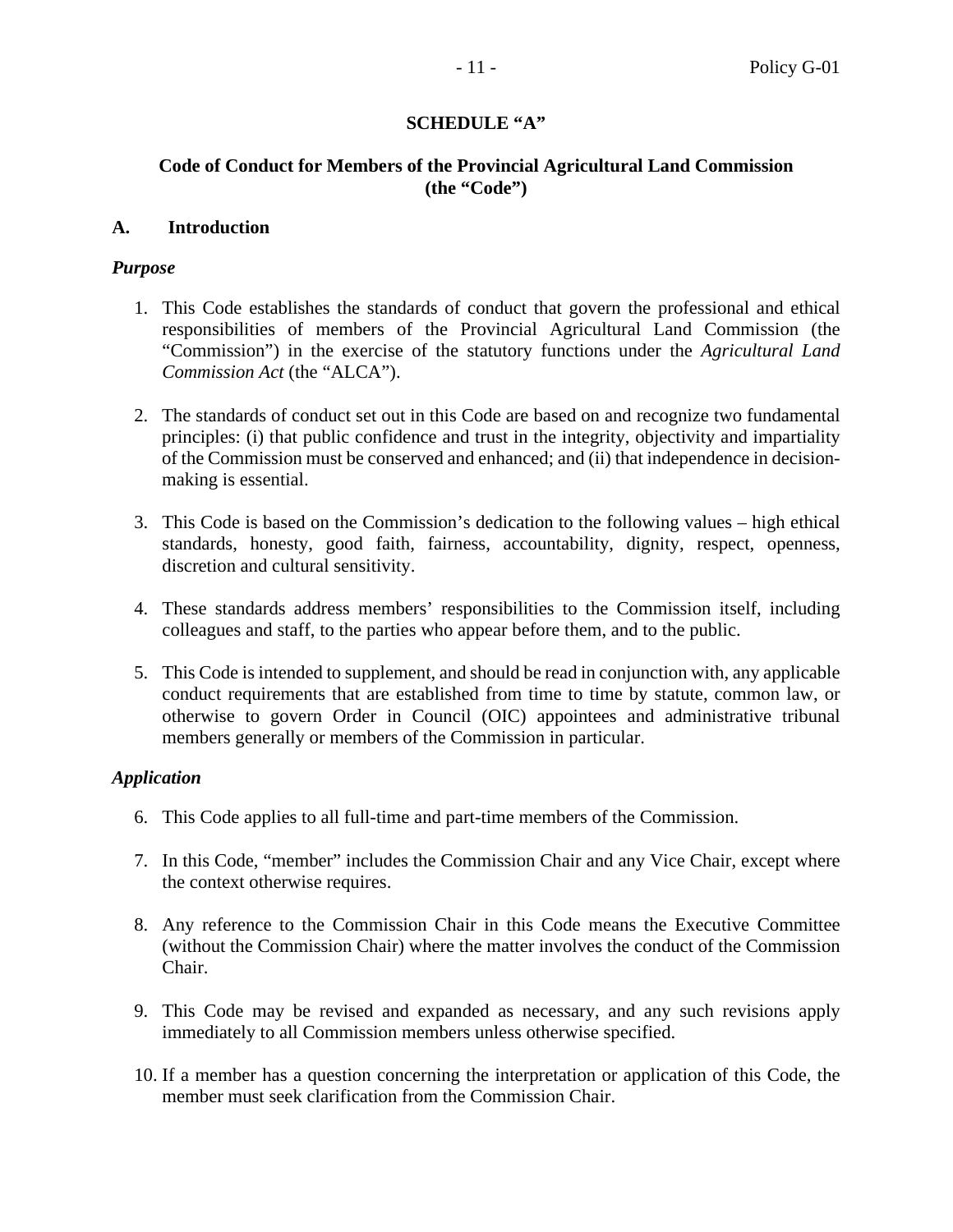## *Member compliance and good judgment*

- 11. Members must at all times comply with the standards of conduct set out in this Code. Members have a responsibility to bring to the Commission Chair's attention the conduct of a colleague which they reasonably believe is in breach of this Code or which may threaten the integrity of the Commission.
- 12. Although this Code cannot anticipate every possible situation, in all cases, members are expected to act honestly and in good faith, in a professional and ethical manner, and exercise judgment regarding appropriate conduct on matters or in situations not specifically mentioned in this Code.

# *Administration*

13. The Commission Chair is responsible for the administration of this Code, including any matters regarding its interpretation. Members are accountable to the Commission Chair for their compliance with this Code.

# **B. Members' Responsibilities to the Commission**

# *Compliance with Laws*

14. Members must at all times and in good faith seek to comply with the provisions of the ALCA, all applicable regulations and rules established under the ALCA, and all other relevant laws, legislation and policy instruments that apply to the work of the Commission.

## *Notification if ceases to a resident of the region*

15. A member must immediately notify the Commission Chair if he or she ceases to be a resident of the panel region for which he or she was appointed. Such change in residence automatically terminates the appointment.

# *External influence*

16. Members must guard against and take all necessary and reasonable steps to avoid any improper external influence which may attempt to be brought to bear on their decisionmaking.

# *Non-disclosure*

- 17. Members must at all times maintain confidentiality and not divulge confidential information obtained by the member in the performance of his or her duties, except in the proper performance of his or her duties or as required by law. This prohibition includes disclosure to elected officials, employees, agents or representatives of the government, government ministries or departments, the general public or persons at another workplace.
- 18. Members shall not disclose or release the outcome of any Commission, Executive Committee or panel decision, reconsideration or determination on any matter prior to the date of the transmittal of the outcome of the decision, reconsideration or determination. For a decision on an application, a reconsideration or any other determination, the date of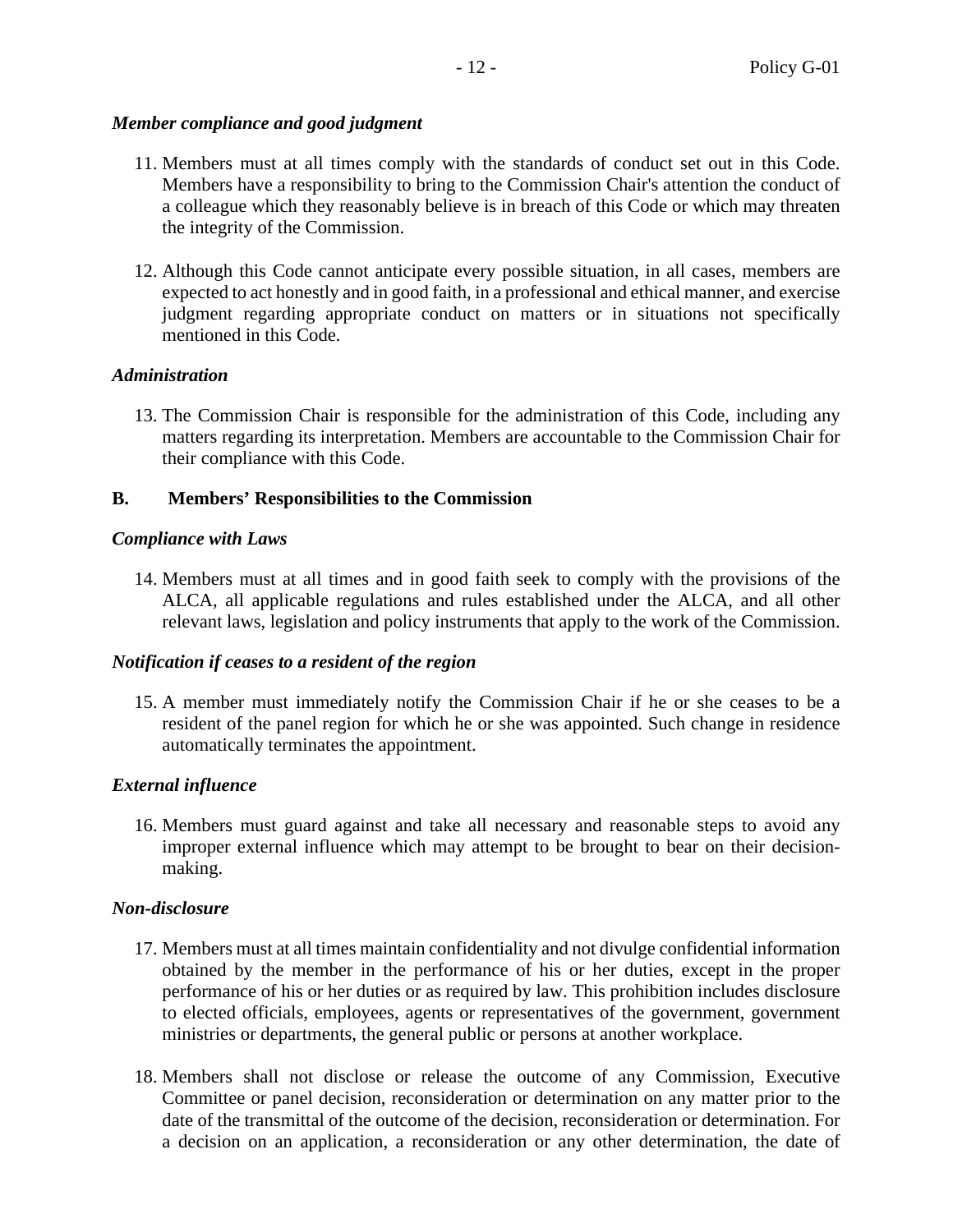transmittal shall be the date of the transmittal letter to the applicant, the applicant's agent or any affected person. For an inclusion or exclusion of land to or from agricultural land reserve on the Commission's own initiative, the date of transmittal shall be the earlier of the date of the transmittal letter to an affected person or the date that the inclusion or exclusion is posted on the Commission's website.

- 19. Members shall not use directly or indirectly information obtained in the performance of their duties for any purpose other than the work of the Commission.
- 20. Any inquiries from the media or members of the public shall be referred to the Commission Chair or where the Commission Chair directs to a Panel Vice Chair and/or the Chief Executive Officer. Public expressions of opinion regarding any matter relating to the work of the Commission or any other matter should not create a perception of bias.
- 21. Members shall not publicly criticize or comment on the decisions, exercise of discretion, policies, procedures or organization of the Commission, including any panel, or the conduct or the decision of or exercise of discretion by other members on the same or another panel. Questions relating to any policy, procedure or standard must be raised with the Commission Chair.

#### *Expertise*

- 22. Members have a responsibility to maintain a high level of professional competence and expertise required to fulfill their duties and responsibilities.
- 23. Members are expected to thoroughly read and acquaint themselves with the orientation and training materials provided and Commission policies, as updated from time to time, prior to participation in meetings or hearings.
- 24. Members are expected to pursue the development of knowledge and skills related to their work, including participation in ongoing training provided by and through the Commission concerning administrative justice or any other matter related to the work of the Commission.

#### *Collegiality*

- 25. Members have a responsibility to perform their duties in a manner that fosters collegiality among members and with staff and to treat them with courtesy and respect.
- 26. Members are expected participate fully and frankly in proceedings of the Commission, to assist their colleagues through the respectful exchange of views, information and opinions, and to respect the rights of staff and other Commissioners to express their views freely and openly.

#### *Attendance*

27. Members must maintain an excellent attendance record at regular meetings and will advise the Commission Chair and the applicable panel Chair in advance if they will be absent.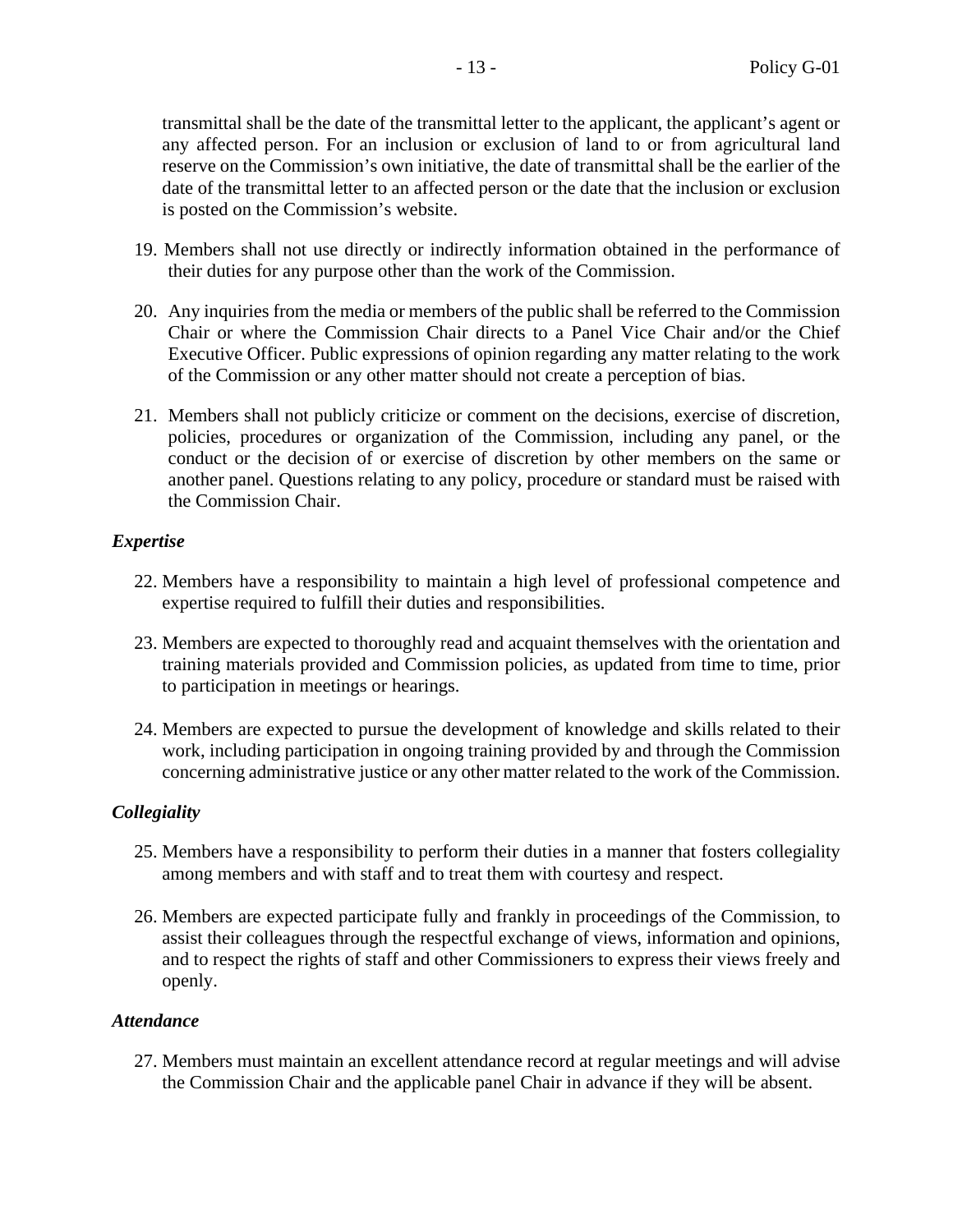## **C. Members' Special Responsibilities in Adjudicative Decision-Making and Appeals**

#### *Conduct*

28. Member interactions with parties or the public in a hearing or meeting concerning an appeal, application or other adjudicative matter must be conducted in a courteous and respectful manner while ensuring that the proceedings are fair, orderly and efficient.

#### *Impartiality*

- 29. Members are expected to approach each adjudicative matter with an open mind and, at all times, must be, and must be seen to be, impartial and objective. A member shall recuse himself or herself on any matter whatsoever on which the member's participation would raise a reasonable apprehension of bias.
- 30. Where a member is in doubt as to whether the member or another member should recuse himself or herself, the member shall notify the Commission Chair and request advice and, where the matter concerns a member and an application, reconsideration or any other adjudicative matter before a panel, also notify the panel Chair.

#### *Conflict of Interest*

31. For the purpose of sections 33 to 37 inclusive, the following definitions apply:

"Associate" means:

- (a) a spouse of the member;
- (b) a son or daughter of a member or of the spouse of a member if the son or daughter is under 19 years of age or is living in the family residence of the member;
- (c) a relative of the member who is living in the family residence of the member;
- (d) corporation of which the member beneficially owns, directly or indirectly, more than 10% of the voting rights attached to all outstanding voting securities of the corporation;
- (e) a trust of estate in which the member has a substantial beneficial interest or for which the member serves as trustee;
- (f) "Friend" includes an individual whom the member is connected by frequent or close association;
- (g) "Relative" means relative by blood, adoption or marriage;
- (h) "Spouse" means a person to whom the member is married to or with whom the member is living in a marriage-like relationship, including a person of the same gender, but does not include a person from whom the member is separated or living apart and with whom the member has entered into an agreement to live apart or who is subject of an order of a court recognizing the separation.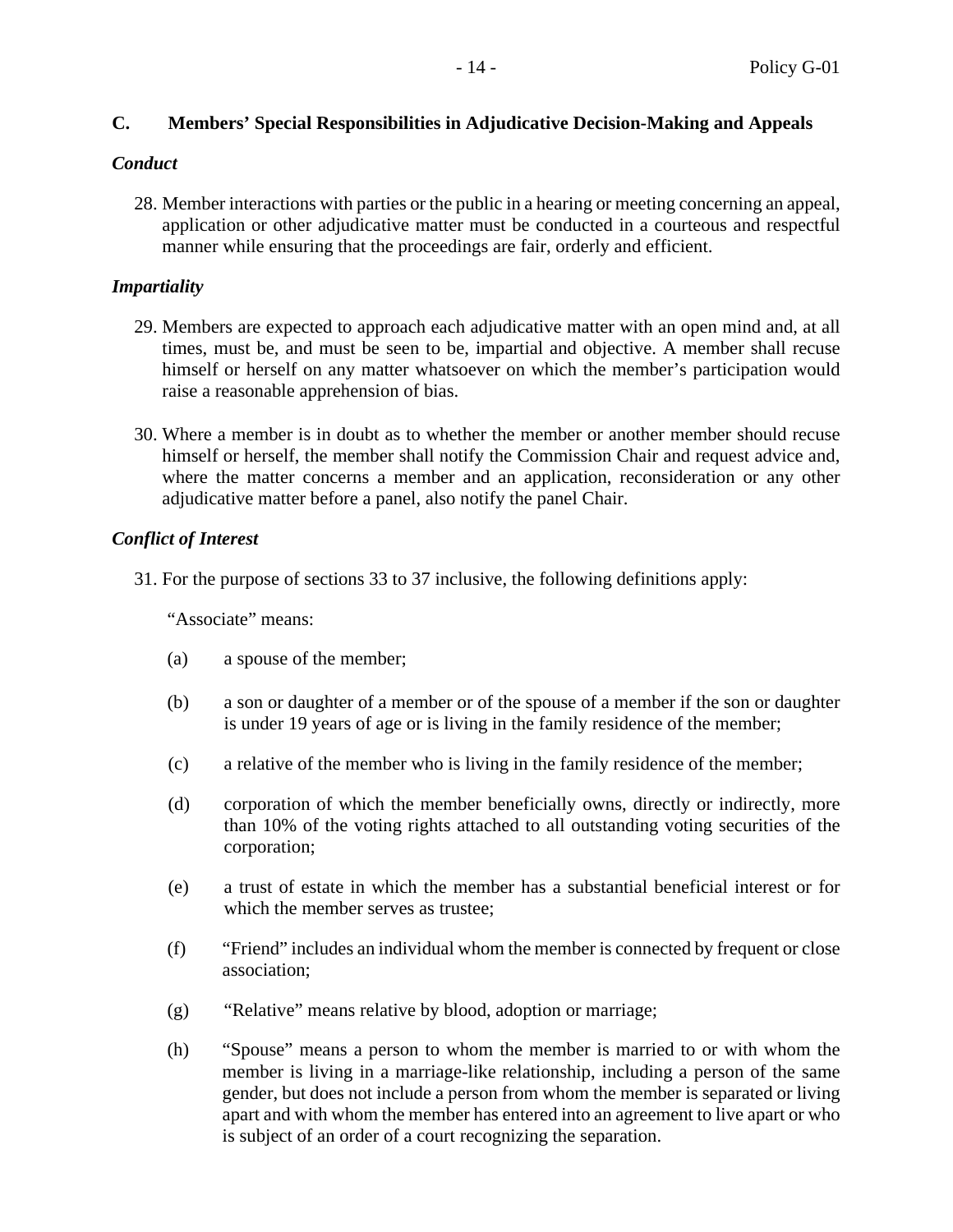- 32. Members shall disclose to the Commission Chair and the applicable panel Chair any past or present, direct or indirect personal financial interests, affiliations, memberships, directorships, voluntary or paid positions or activities separate assets and holdings that they or any Associate or Friend has which may be affected by any adjudicative matter.
- 33. Members shall keep any present direct or indirect personal financial interests, assets and holdings and those of any Associate or Friend distinct from and independent of any adjudicative matter that will be heard or acted upon by the Commission.
- 34. Members shall keep their personal interests, affiliations, memberships, directorships, voluntary or paid positions or activities and those of any Associate or Friend separate and distinct from any responsibilities as a Commissioner.
- <span id="page-16-0"></span>35. Members shall not participate in site visits, deliberations or decisions related to an adjudicative matter involving a property sharing a common boundary, a property separated by a public road right of way or a property in the immediate vicinity of a property (the "neighbouring property") where the member is aware that an Associate, Friend or business associate has an interest in or owns the neighbouring property.
- 36. Without limiting the generality of section [35,](#page-16-0) members shall not participate in site inspections, deliberations or decisions related to an exclusion application where a member is aware that the member, an Associate, Friend or business associate has received notification of the application as prescribed by the *Agricultural Land Reserve Use, Subdivision and Procedure Regulation*. Where the application involves a past business associate or former Associate or Friend (e.g. former in-law or ex-spouse), the member shall immediately notify the Commission Chair and request an opinion.
- 37. Where a member has reasonable grounds to believe that, for any reason not specifically addressed in this Code, he or she may have a conflict of interest or there may be a reasonable apprehension of bias, the member shall immediately notify the Commission Chair and the applicable panel Vice Chair and request an opinion. If the opinions differ, the opinion of the Commission Chair shall govern.
- 38. Where the Commission Chair is also the Chief Executive Officer, the Commission Chair must disclose any potential conflicts of interest that he or she may have to the Executive Committee.
- 39. If a potential apprehension of bias or conflict of interest arises during the course of a meeting of the Commission, the member must remove him/herself from the meeting room, and not discuss the matter with other Commissioners or vote on the matter. (Commissioners may vote on matters in which they have an interest, if the decision relates to the regulation of a large class of persons and will not affect the member in a different manner than any other member of the class – e.g. a Commissioner who owns lands within the ALR may vote on a policy regarding specific uses on all lands within the ALR or regarding local government planning matters.)
- 40. If a potential apprehension of bias or conflict of interest arises at any other time, the member must not participate in or exercise any of the powers or duties of a Commissioner in relation to the matter which could be affected or be perceived to be affected by the apprehension of bias or conflict of interest.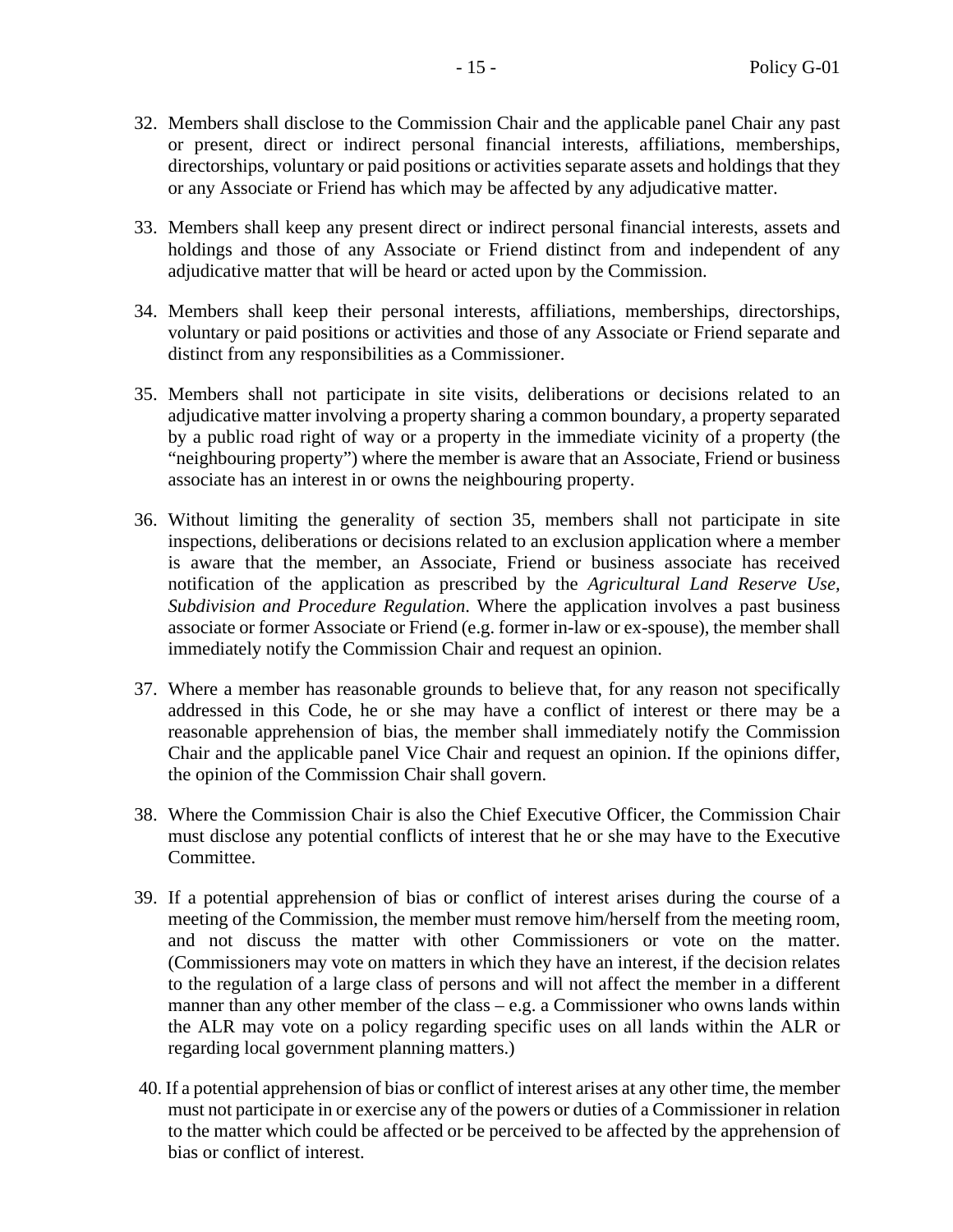- 41. If there is any doubt that a potential apprehension of bias or conflict of interest may exist, the member must consult with the Commission Chair.
- 42. The member must immediately disclose to the Commission Chair an apprehension of bias, or perceived or actual conflict of interest. The Commission Chair will disclose any potential conflicts of interest to the Executive Committee.

#### *Accommodation*

43. Members must take reasonable measures to accommodate all participants at a meeting or other proceeding so that they may participate effectively in the meeting or other proceeding. In the conduct of meetings and other proceedings, members are expected to take into account social and cultural differences and to consult with Commission staff if an issue arises concerning accommodation.

#### *Communications with Participants in a Proceeding*

- 44. Members shall not communicate directly or indirectly about the substance of a meeting or other proceeding with any party, counsel, witness or other non-Commission participant appearing before them in a meeting or other proceeding, including on a site visit, except in the presence of all parties who are participating in the proceeding, or their counsel.
- 45. Members shall not, during the course of a meeting or other proceeding, have any social contact with a party, counsel, witness or other non-Commission participant, if such social contact would create a reasonable apprehension of bias.

#### *Decision-Making*

- 46. Members shall make each decision on the merits of the case.
- 47. Members shall not be influenced by extraneous or improper considerations in their decision-making. Members shall make their decisions free from the improper influence of any other persons, institutions, interest groups or the political process.
- 48. Members are expected to render their reasons in accordance with any standards or format that may be established by the Commission regarding decision-making and timeliness.
- 49. Members have a responsibility to consider the privacy interests of individuals in the conduct of meetings and other proceedings and the writing of decisions, ensuring that decisions contain only the personal information that is necessary to explain the reasoning of the decision.

#### **D. Members' Responsibilities to the Public**

#### *Integrity*

50. Members shall conduct themselves with integrity.